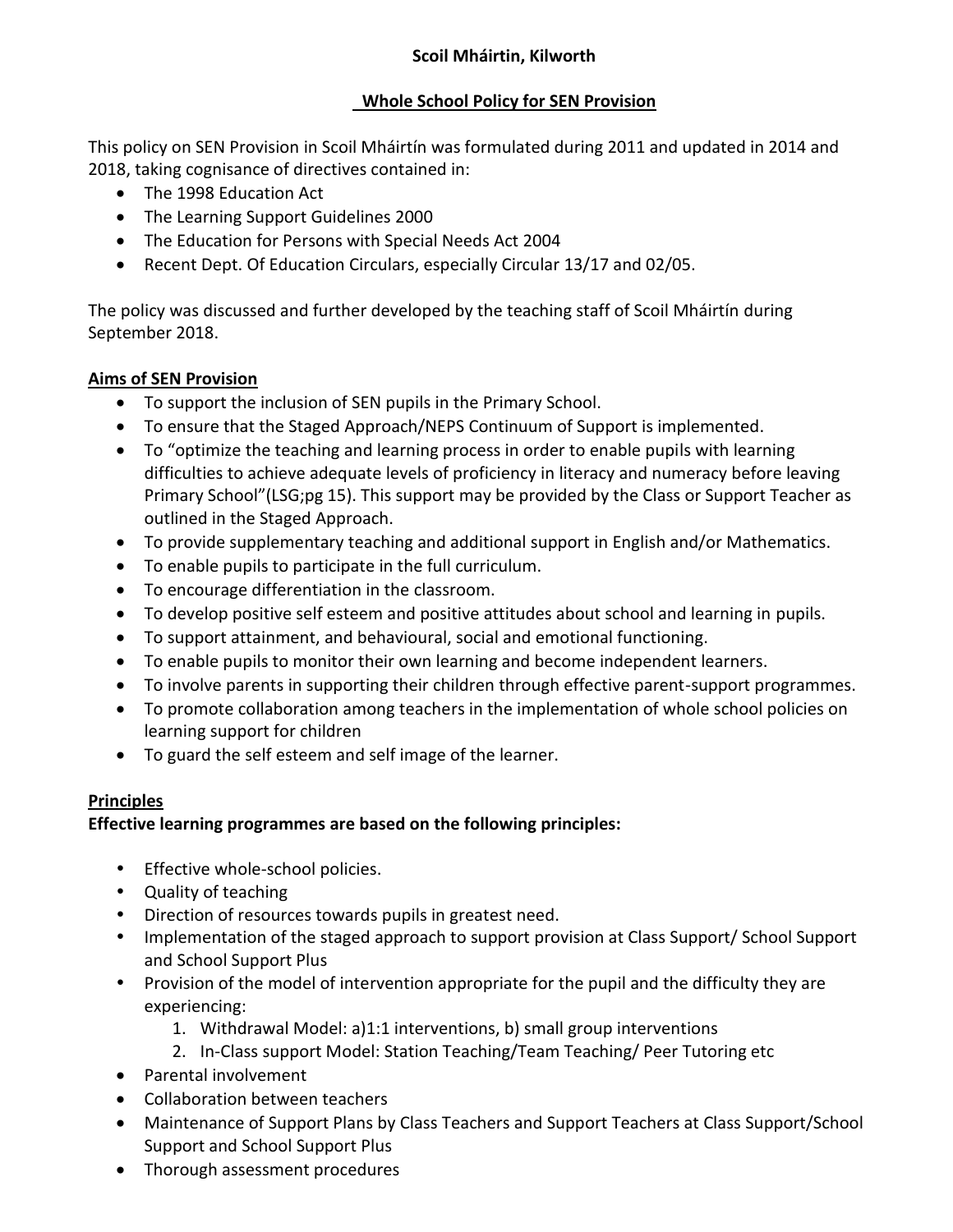- Regular contact with SEN pupils
- Manageable Caseloads/Timetables
- Prevention of failure.
- Provision of intensive early intervention
- Support from outside agencies
- Continuing professional development (CPD)

#### **Staff Roles and Responsibilities.**

The role of supporting learning is a collaborative responsibility shared by all, the Board of Management, Principal Teacher, Class Teachers, Support Teachers, S.N.A's, parents, pupils and external bodies and agencies. It is important that everyone contributes in the implementation of our school plan on SEN Provision.

### **Role of the Board of Management**

The Board of Management shall :

- Ensure that adequate classroom accommodation and teaching resources are provided for the SET.
- Oversee the development, implementation and review of the SEN policy.
- Provide adequate funds for the purchase of SEN materials.
- Provide a secure facility for storage of records relating to pupils in receipt of SEN.

### **Role of Principal**

*"The principal teacher has overall responsibility for the school's learning-support programme and for the operation of services for children with special educational needs"*. (Learning-Support Guidelines, p.38).

The Principal Teacher is required to:

- Assume overall responsibility for the development and implementation of the school's policies on learning-support and special needs in co-operation with the Support Teachers.
- Work with teachers and parents in the development of the school plan on SEN.
- Monitor the implementation of the school plan on SEN on an ongoing basis.
- Monitor the selection of pupils for supplementary teaching, ensuring that this service is focused on the pupils with very low achievement.
- Oversee the implementation of a whole-school assessment and screening programme to identify pupils with very low achievement and learning difficulties so that these pupils can be provided with the support they need.
- Keep teachers informed about the external assessment services that are available and the procedures to be followed for initial referrals.
- Help teachers to increase their knowledge and skills in the area of School Support.
- Encourage and facilitate staff members to attend CPD courses.
- Liaise regularly with SET, parents, and external agencies such as psychological services.
- Arrange classroom accommodation for Support Teachers
- Arrange for provision of SEN funding and resources.
- Ensure that students who are allocated SEN provision receive it.
- Complete application forms for outside agencies such as NEPS, NCSE, CAMHS etc
- Maintain a list of pupils who are receiving supplementary teaching.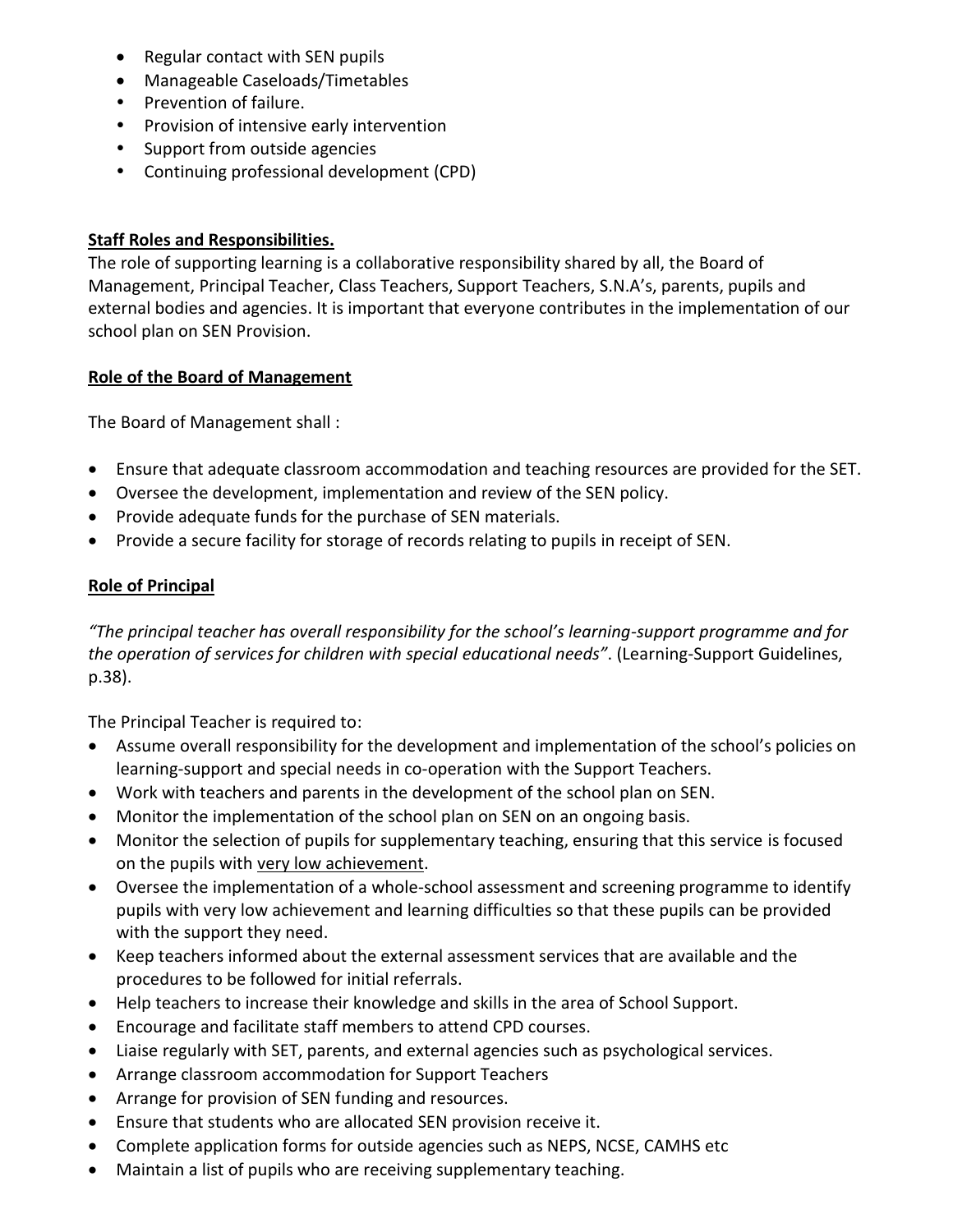- Advise parents on procedures for availing of services.
- Liaise with external agencies.
- Co-ordinate and organise SNA`s work and timetabling.

The **SEN Co-Ordinator** undertakes the following duties, delegated to her by the Principal Teacher:

#### **Policy:**

- Taking responsibility for formulating and updating the school's SEN policy.
- Collaborating with the Principal Teacher and meeting with her at least once each school year to discuss issues relating to the development and implementation of the school plan on SEN, and to the provision of SEN.

#### **Selection**:

- Monitoring the selection of pupils for supplementary teaching with the Principal, ensuring that support is focused on the pupils with very low achievement.
- Identifying the level of support that is needed to meet the pupil's needs, in conjunction with the Principal, Class Teacher and Parents.
- Assisting the Support Teachers to co-ordinate their caseloads / work schedules.

### **Assessment:**

- Overseeing the implementation of a whole-school assessment and screening programme to identify pupils with very low achievement and learning difficulties so that these pupils can be provided with the support they need.
- Co-ordinating the administration by Class Teachers of a whole-school screening programme to identify pupils with very low achievement and / or learning difficulties in English and Mathematics
- Consulting with Class Teachers on the identification of pupils who may need diagnostic assessment, taking into account:
- 1. The pupils' scores on an appropriate standardised screening measure
- 2. Acriteria for identifying pupils
- 3. Teachers' own views of the pupils' difficulties and needs
- 4. Support Teacher caseload.
- Co-ordinating comprehensive diagnostic assessment for each pupil who has been identified as experiencing low achievement and / or learning difficulties.
- Keeping teachers informed about external assessment services that are available and the procedures to be followed for initial referrals, when requested. Researching current assessments for primary schools.
- Maintaining assessment tests.
- Ordering standardised assessment scripts each year.
- Distributing standardised assessment scripts to Class Teachers each year.
- Maintaining the results of standardised assessment each year and share the results with the Principal Teacher.
- Advising Class Teachers about baseline and screening assessments in September each year, when requested.

#### **Support Plans:**

- Advising the Principal Teacher on the construction of Support Plans.
- Advising the Principal on current individualised planning best practice, when requested.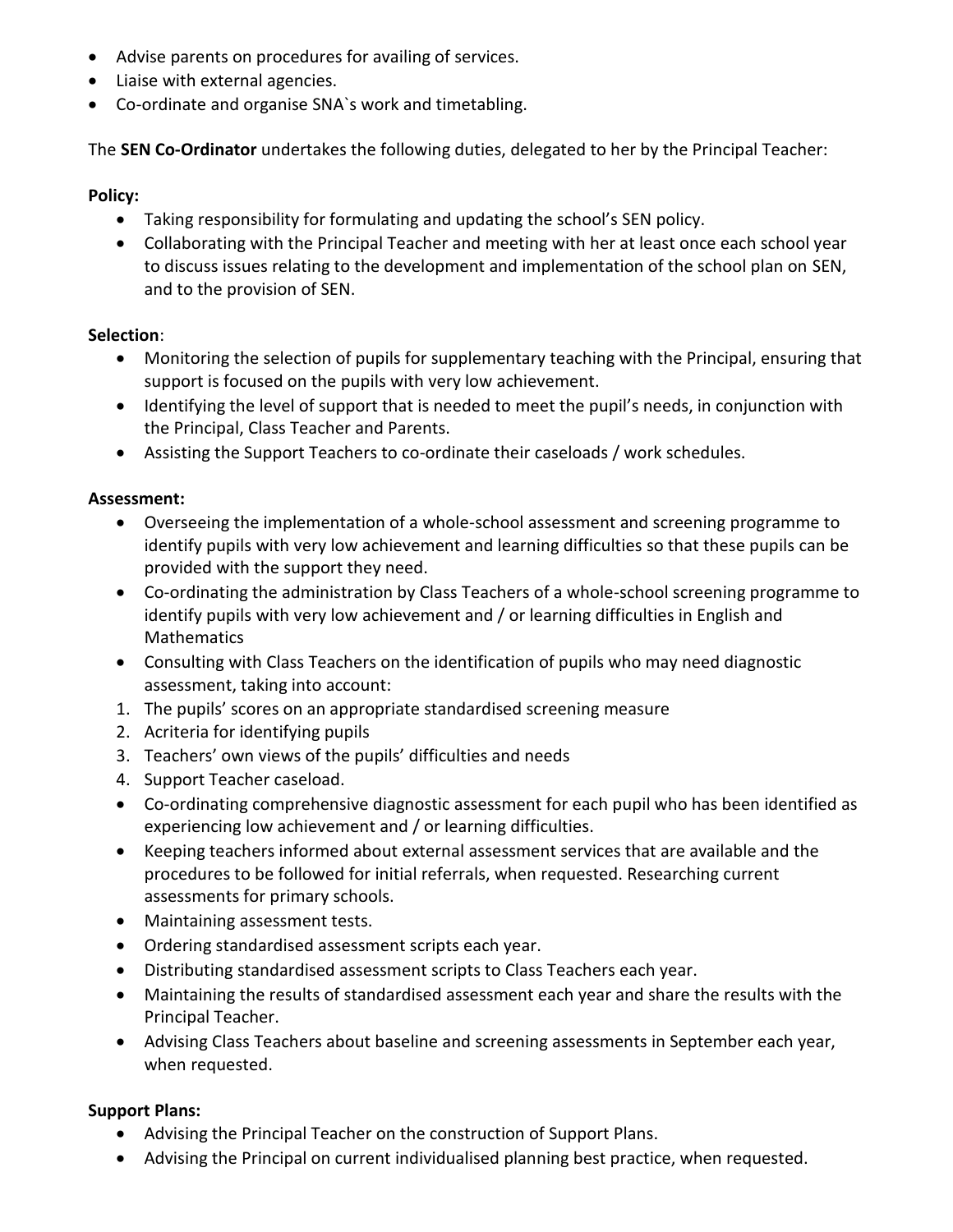Advising Class teachers and Support Teachers about Support Plans, when requested.

### **Co-ordination Activities:**

- Maintaining a list of pupils who are receiving supplementary teaching at each stage of support - Classroom Support / School Support / School Support Plus.
- Advising Parents on procedures for availing of special needs services, when requested.
- Advising Class Teachers on procedures for availing of special needs services, when requested.
- Liaising with external agencies such as psychological services to arrange assessments and special provision for pupils with special needs.

### **Role of Class Teacher**

 The class teacher has primary responsibility for the progress of all pupils in her / his class, including those selected for supplementary teaching.

"*A particular responsibility of the class teacher is to create a classroom environment in which learning difficulties can be prevented or at least alleviated",* (Learning-Support Guidelines, p. 42). This can be achieved by:

- 1. Grouping pupils for instruction
- 2. Providing lower-achieving pupils with strategies for reading, spelling and problem solving
- 3. Adapting learning materials for lower-achieving pupils
- 4. Liaising closely with their parents.
- For each pupil who is in receipt of supplementary teaching, the class teacher will collaborate with the Support Teacher in the development of a Support Plan by identifying appropriate learning targets and by organising classroom activities to achieve those targets.
- With regard to teaching pupils with low achievement, the following general approaches and methods are recommended:
	- 1 Modifying presentation and questioning techniques to maximise the involvement of pupils with low achievement in class activities
	- 2 Placing an emphasis on oral language development across the curriculum
	- 3 Providing pupils with extra tutoring in the key basic skills in literacy and numeracy.
	- 4 Setting learning targets at an appropriate level.
	- 5 Providing learning activities and materials which are suitably challenging but which also ensure success and progress
	- 6 Carrying out error analyses of a pupil's work to pinpoint specific areas of difficulty, for particular attention in subsequent lessons.
	- 7 Setting up '*buddy systems'* in class (high achievers collaboratively working with low achievers).

## **Identification of Learning Difficulties:**

- The Class Teacher plays an important role in the initial identification of pupils who may have general or specific learning disabilities.
- In supporting the development and implementation of the school SEN Policy, the Class Teacher will administer and score appropriate screening measures, and discuss the outcomes with the Support Teacher(s).
- The Class Teacher will liaise closely with Parents and elicit relevant information from them regarding e.g. hearing / vision checks.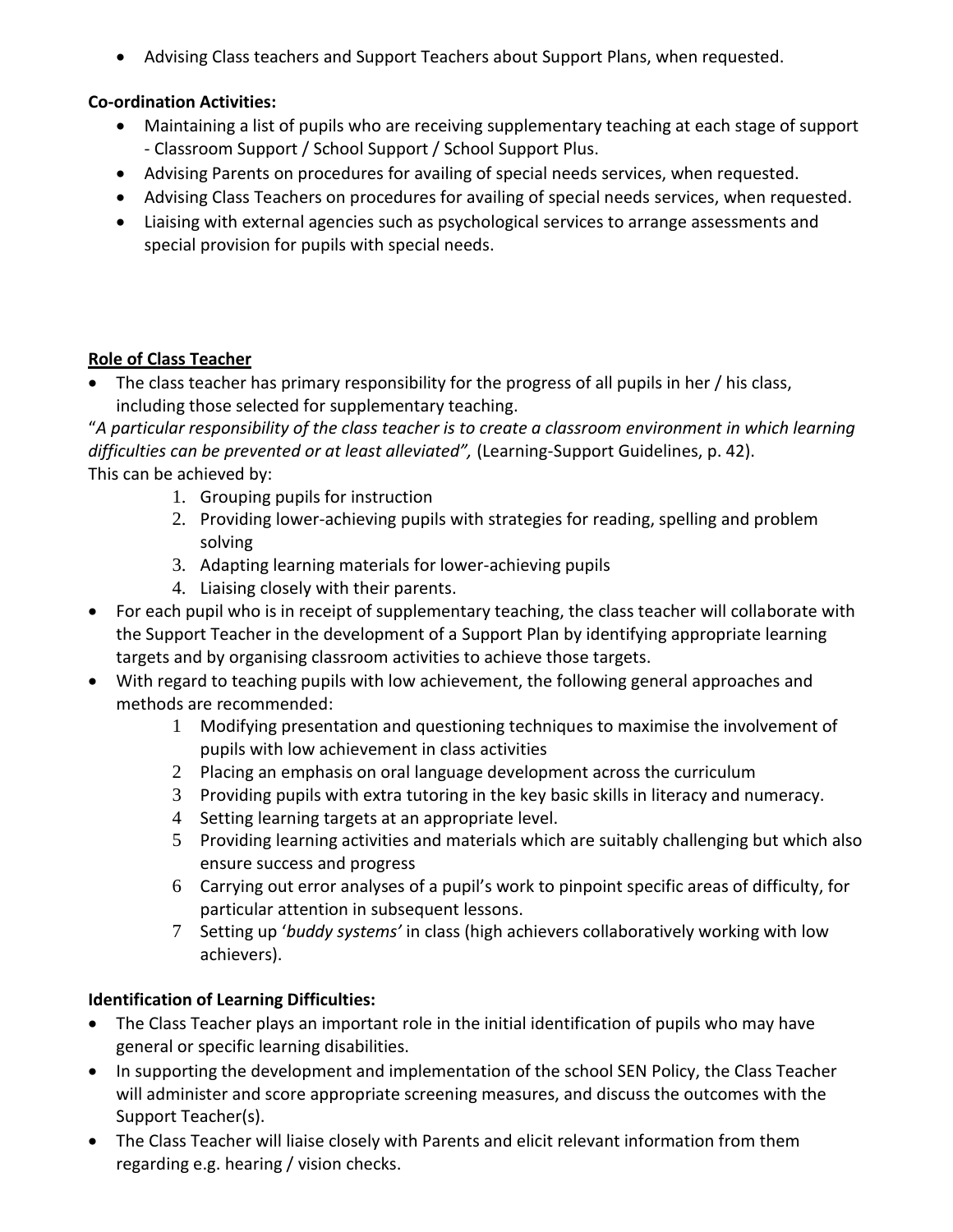## **Classroom Support / Stage 1:**

- Circular 02/05 demands the implementation of a Staged Approach (Appendix 1) for the provision of additional support, as does the NEPS Continuum of Support (Appendix 2).
- Stage 1 of the Staged Approach and NEPS' Classroom Support requires Class Teachers to support their pupils' learning, in the first instance.
- Stage 1 / Classroom Support will continue when School Support / School Support Plus is being phased out or discontinued, to meet the pupil's changing needs.

## **•** Support Plans:

- The Staged Approach requires Class Teachers to construct a simple, individual plan of support, to implement the plan and review its success regularly, before referring the child for Stage 2 interventions. The Class Teacher will open a Support Plan for the pupil at Stage 1 / Classroom Support level of interventions, including targets, interventions and progress.
- Circular 02/05 demands that, "*Interventions with pupils at stages 2 and 3 should include a classroom support plan to ensure that the pupils' needs are met for the whole school day*" (p. 7). The Class Teacher will collaborate to complete and update the Support Plan at School Support and School Support Plus.
- Log actions in the Support Plan.
- For each pupil who is in receipt of supplementary teaching at School Support / School Support Plus, the Class Teacher will collaborate with the Support Teacher in the development of a Support Plan by identifying appropriate learning targets and by organising classroom activities to achieve those targets.
- For each pupil who is in receipt of supplementary teaching, the Class Teacher will adjust the class programme in line with the agreed learning targets and activities in the pupil's Support Plan and maintain a record of the pupil's progress towards achieving those learning targets.
- A key role of successful support is a high level of consultation and co-operation between the Class Teacher and the Support Teacher. Central to this consultation is the development, implementation and review of Support Plans. This consultation will be achieved through formal timetabling at least once per instructional term, and through informal consultation as the need arises.

#### **Communicating with Parents:**

- It is accepted practice for Class Teachers to consult with the Parents of all pupils in the class from time to time. However, for Parents of pupils who are in receipt of supplementary teaching, additional time should be devoted to consultation and collaborative planning.
- In the case of each pupil who has been identified as experiencing low achievement and / or a learning difficulty following administration of an appropriate screening measure, the Class Teacher should:
- Make Parents aware of concerns about their child's progress.
- Outline the support that is available to pupils who experience low achievement and / or learning difficulties (Classroom Support / School Support or School Support Plus).
- Inform Parents that a meeting with the Support Teacher(s) and / or the Class Teacher will follow diagnostic assessments.
- Attend, if possible, the meeting between the pupil's Parents and the Support Teacher(s).
- Collaborate with Parents and Support Teachers on the formation of a Support Plan.
- Indicate to Parents how the pupil's class programme will be modified in order to achieve the agreed learning targets in the pupil's Support Plan.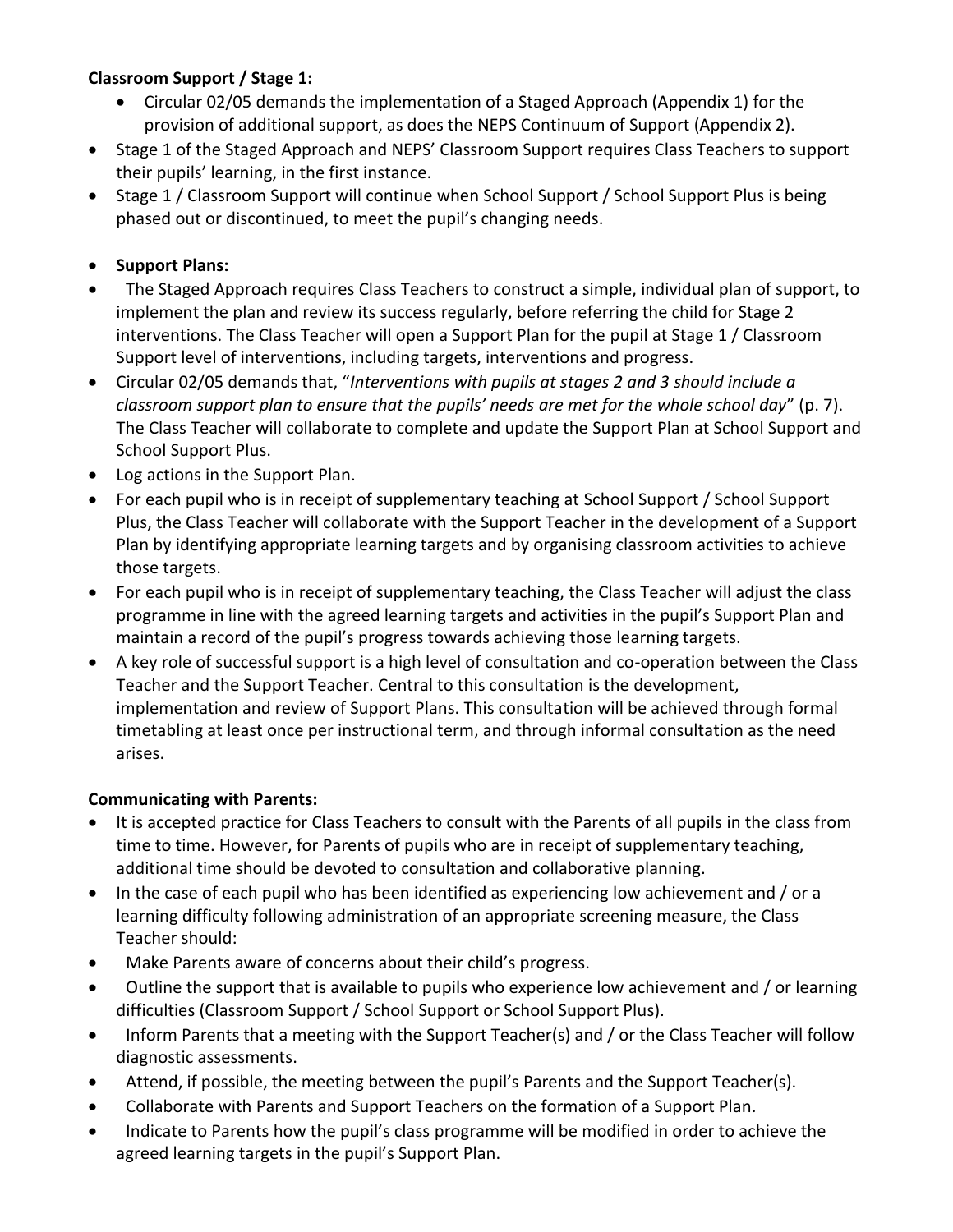Parental permissions for school-based tests / assessments is sought when the child enrols in our school and is retained by the Class Teacher in the pupils' files in the classroom.

## **Role of the Special Educational Needs (SEN) Teacher (Support Teacher).**

- "*It is envisaged that schools will establish and maintain skilled special education support teams to guide provision*" (2017 Guidelines: p. 27).
- Support Teacher activities should include both teaching and non-teaching duties. According to the Learning-Support Guidelines (2000): *"The particular balance that the Learning-Support Teacher achieves between supplementary teaching and consultative activities will depend on the specific circumstances of the school"* (p. 32). The Support Teacher's activities should include, where possible:
- Providing supplementary teaching commensurate with the child's particular and individual needs.
- Researching the pupil's learning difficulty / SEN, to become *au fait* with this impediment to learning.
- Being "*familiar with a wide range of teaching approaches, methodologies and resources to cater for particular learning styles and to meet a variety of needs*" (2017 Guidelines p.13).
- Implementing suitable recommendations from outside agencies, wherever possible, and liaise with outside agencies pertinent to the children on their caseload.
- Developing a Support Plan for each pupil who is selected for supplementary teaching, in consultation with Class Teachers and Parents. "*Special education teachers, in consultation with class teachers, should plan their interventions carefully to address pupils' priority learning needs and to achieve the targets identified in the relevant Continuum of Support plan*" (2017 Guidelines p.14).
- Maintaining a Forward Planner and Progress Record, or equivalent, for each individual or group of pupils in receipt of support.
- Providing supplementary teaching in English and / or Mathematics to pupils who experience low achievement and / or learning difficulties at School Support / School Support Plus (as per Selection Criteria).
- Delivering intensive early intervention programmes, caseload and selection criteria permitting.
- Assisting the implementation of whole-school procedures for the selection of pupils for supplementary teaching.
- Contributing to the development of policy on SEN at the whole school level / at the cluster level, if requested.
- Providing advice to the Class Teacher (if requested) about pupils who are experiencing learning difficulties in such areas as:
- 1. Individual pupil assessment
- 2. Programme planning
- 3. Curriculum differentiation
- 4. Approaches to language development
- 5. Approaches to reading
- 6. Approaches to spelling
- 7. Approaches to writing
- 8. Approaches to Mathematics
- 9. Behaviour difficulties
- Meeting with Class Teachers of each pupil who is in receipt of School Support / School Support Plus, to discuss targets and ways in which attainment of the targets can be supported throughout the school day.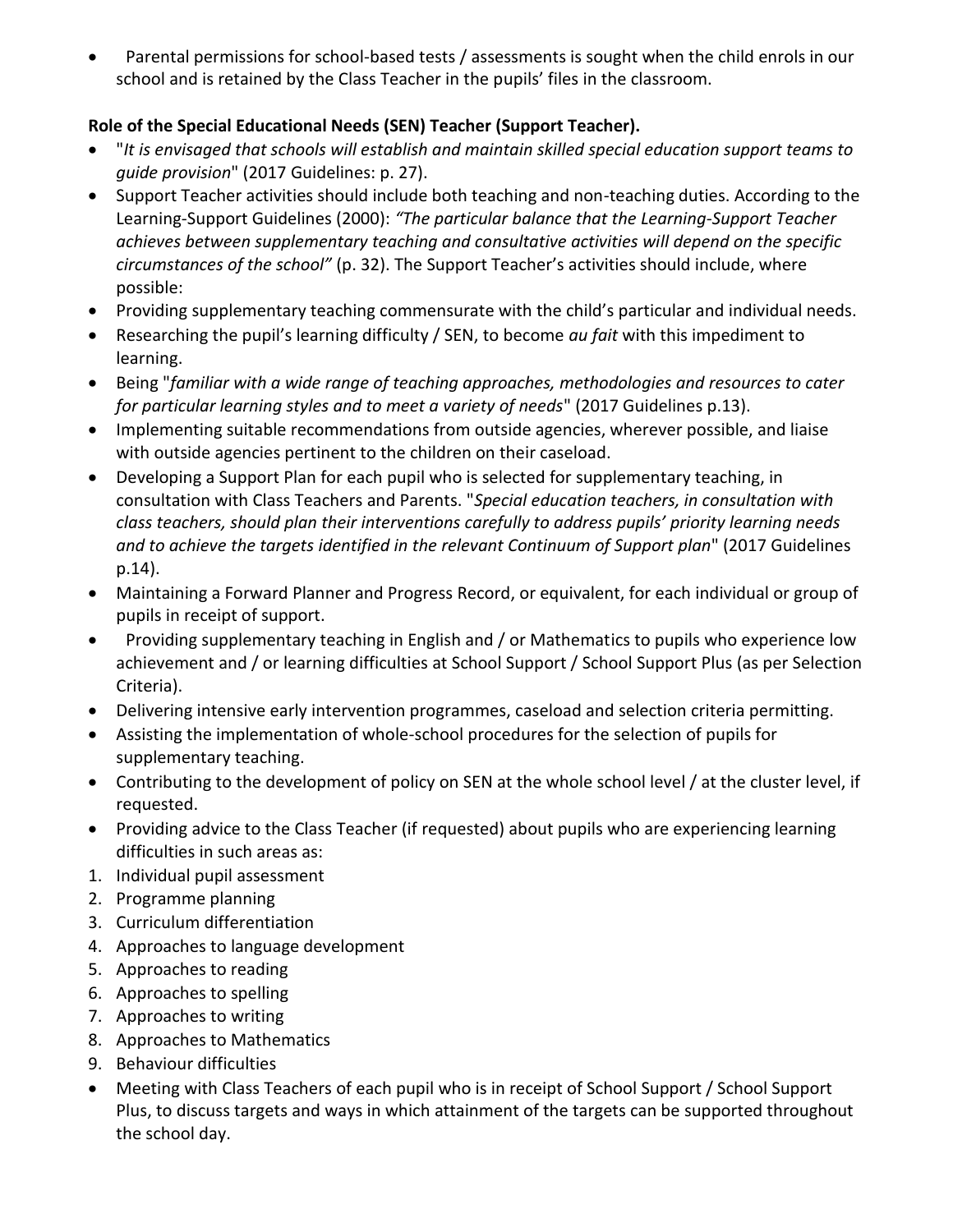- Meeting with Parents of each pupil who is in receipt of support, if possible, to discuss targets and ways in which attainment of the targets can be supported at home.
- Meeting with Parents of each pupil who is in receipt of support at the end of each instructional term, if possible:
- To review the pupil's attainment of agreed targets
- To discuss the next instructional term
- To revise the pupil's Support Plan.
- Contributing at the school level to decision making regarding the purchase of learning resources, books and materials to be made available to pupils with learning difficulties in their mainstream classrooms and in the Support Teacher's room.
- Liaising with external agencies such as speech and language therapists etc…
- Implementing school policies on preventing learning difficulties, screening pupils for learning difficulties, interpreting the outcomes of diagnostic assessments and providing supplementary teaching, where it is deemed necessary.
- In addition to providing supplementary teaching to pupils, the Support Teacher is involved in administering a range of formal and informal assessments and in maintaining records of the outcomes of those assessments. The Support Teachers shall:
- Conduct an initial diagnostic assessment of each pupil who has been identified as having low achievement and / or a learning difficulty, based on results of an appropriate screening measure and record the findings of the assessment in the pupil's Support Plan.
- Monitor the ongoing progress of each pupil in receipt of supplementary teaching in relation to the attainment of agreed learning targets and short-term objectives that arise from them, and record the observations in the Forward Planner and Progress Record, or equivalent.
- Review the progress of each pupil at the end of an instructional term and record it on the pupil's Support Plan.

## **Role of Parents**

Parents will support the work of the school by participating with their child in such activities as:

- Helping children with their homework
- Creating a home environment in which learning will thrive.
- Book sharing / reading stories
- Storytelling
- Paired reading (listening to and giving supportive feedback on oral reading)
- Motivating their children to read more frequently.
- Counting and measuring and other activities involving number.
- Where their child is in receipt of supplementary teaching, implementing suggested home-based activities outlined in their child's learning programme.
- Parents should keep the class teacher informed of the progress that they observe in their child's learning. They should also let the school know of any learning difficulties that they observe in their child at home.

#### **Role of Pupils**

*"The involvement of pupils in the development, implementation and review of their own learning programmes is an important principle underlining effective supplementary teaching"* (Learning-Support Guidelines, p.54).

**Pupils** who are in receipt of supplementary teaching **should**, as appropriate **develop '***ownership'* **of the skills and strategies that are taught during supplementary teaching** and learn to apply these learning strategies and skills to improve their own learning.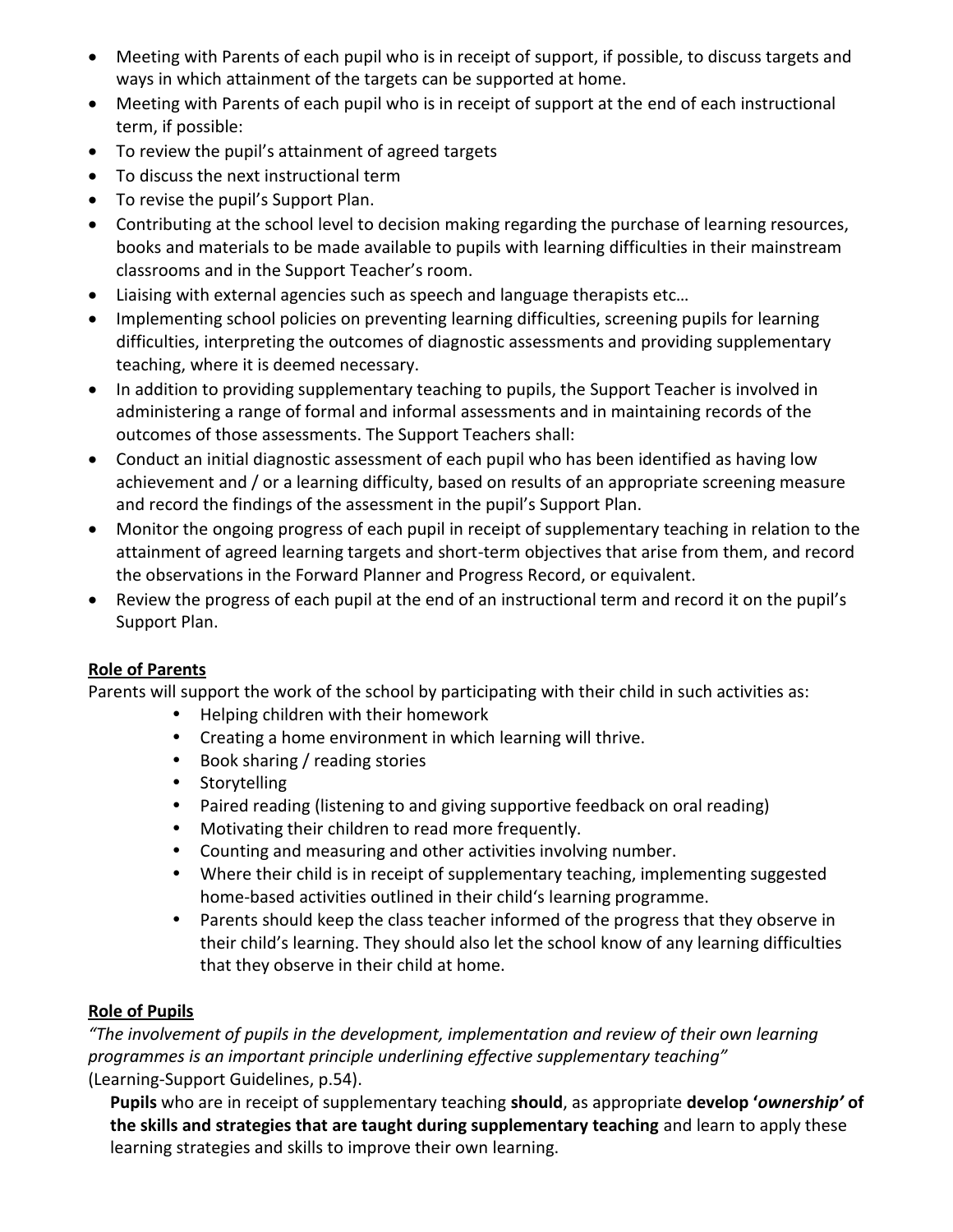#### **Whole school Prevention Strategies**

Early intervention is a vital component of the NEPS Continuum of Support model.

- Early intervention programmes may be provided by the Class Teacher and / or by the Support Teacher, in accordance with the Staged Approach **(**Appendix 1) and the NEPS Continuum.
- Close collaboration and consultation between the Class Teachers and the Support Teachers, should identify pupils who may be in need of early intervention. Teacher observation and professional opinion will be given due consideration in the selection of pupils for early intervention programmes at Classroom Support / School Support level.
- Intensive early intervention programmes in the early primary classes can be an effective response to meeting the needs of children with low achievement. Such programmes will:
- Be set within a specific time frame (13-20 weeks)
- Be based on a shared expectation of success by everyone involved
- Involve small group teaching or one-to-one teaching where small group teaching has not been effective / difficulties are significant
- Include a strong focus on oral language, laying the foundation for meaningful reading activities and further development of language and comprehension skills
- Emphasise the development of phonemic awareness
- Develop phonic skills, once phonological awareness has been developed well
- Develop word identification skills
- Engage the pupils in frequent supervised oral and silent reading of texts at appropriate levels of difficulty and monitor their comprehension
- Stress the interconnected nature of listening, speaking, reading and writing
- Focus on language development in mathematics, and in the development of mathematical procedures and concepts.

## **Policy regarding Permissions; Screening; Assessment; Caseload; Selection; Allocating Additional Teaching Supports; Time Management and Review.**

## **Parental Permissions:**

(1)Written parental permissions are required for children to receive School Support / School Support Plus.

(2)Written parental permissions for school-based assessments are given to parents on school entry.

## **Initial Screening:**

Class Teachers will carry out initial screening tests and standardised assessments. The Support Teachers will administer further screening tests, if deemed necessary.

## **Diagnostic Assessment:**

The Support Teacher will discuss each class's recorded results with the Class Teacher, and carry out further screening tests and / or diagnostic assessments where it is deemed necessary. The results of these tests will inform the caseload selection process. The Principal Teacher and post holder will be kept informed at all times during this process.

## **Caseload Decisions:**

Large caseloads have led to a dilution of SEN support provision, and this is to be avoided, as is the inclusion of average-achieving pupils on the Support Teachers caseload. The Staged Approach,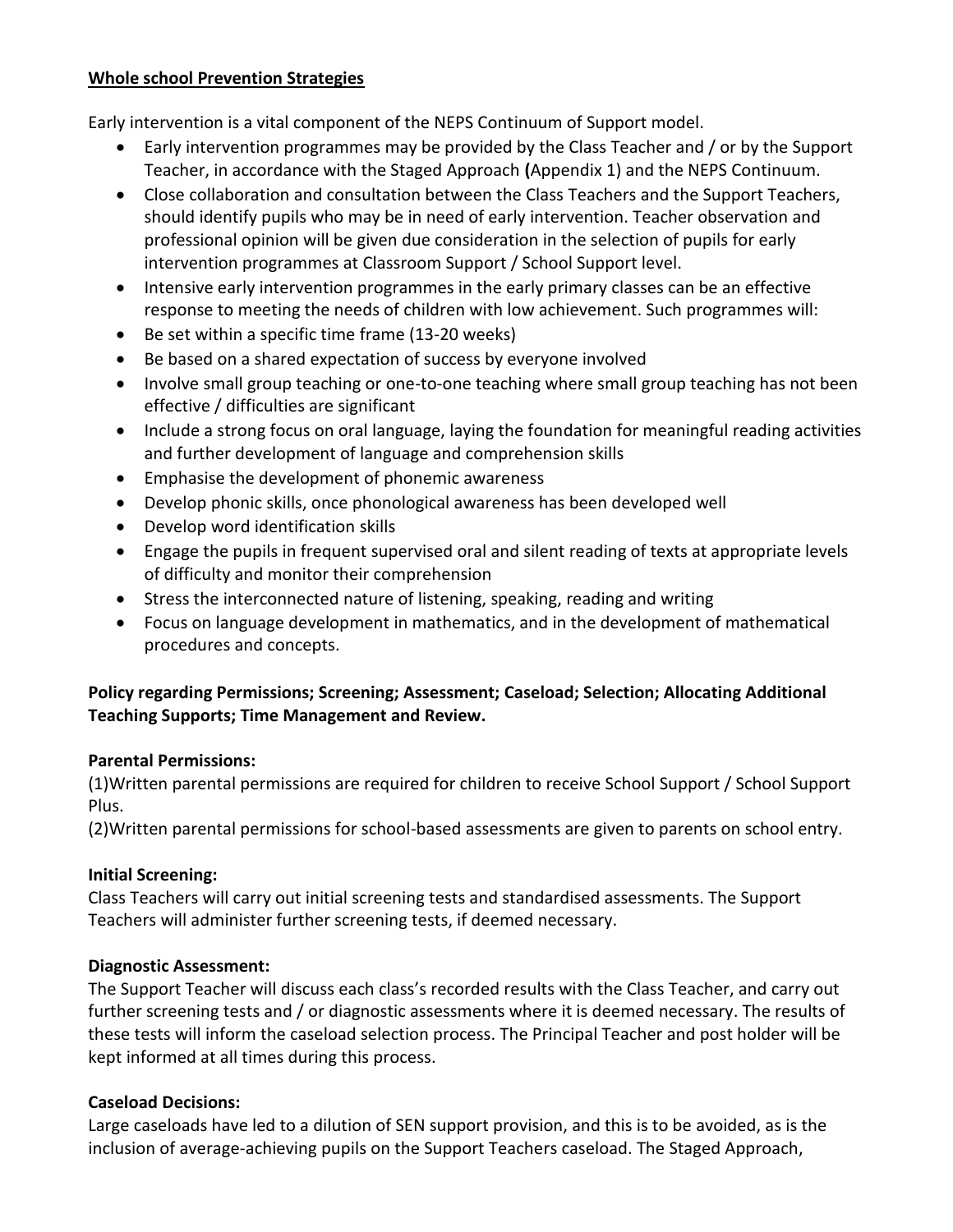together with current guidelines (2017), and DES Circulars will inform all decision-making regarding the Support Teachers' caseloads.

## **Selection Criteria:**

- *Standardised tests can be used to screen and identify pupils' performance in reading and mathematics. Those pupils performing below the 10th percentile should be prioritised for support in literacy and numeracy.*
- *Pupils who were previously in receipt of supplementary teaching from a resource or learning support teacher and who continue to experience significant learning difficulties.*
- *Pupils who are identified as having significant needs through a process of ongoing assessment and intervention as set out in the Continuum of Support Process (DES, 2010). This will be evidenced through school-based assessment of attainment, and behavioural, social and emotional functioning and ongoing monitoring of learning outcomes. Schools should also take into account needs set out in professional reports, where available.*
- *Pupils with mild or transient educational needs including those associated with speech and language difficulties, social or emotional problems, or co-ordination or attention control difficulties. Pupils who have specific learning disabilities.*
- *Pupils with significant Special Educational Needs. For example, pupils with significant learning, behavioural, emotional, physical and sensory needs. These pupils need additional teaching support because they require highly individualised and differentiated learning programmes that are tailored to their needs.*
- *Schools should also carefully consider the needs of other pupils who may present with a range of learning whose interaction may present a significant barrier to the pupils' learning and ability to access the curriculum.*
- *Pupils who have additional literacy or language learning needs including those pupils who need additional English Additional language Support.*
- *The intensity of additional support that is provided for pupils with low achievement and pupils with special educational needs should be based on their needs and should be provided differentially through the continuum of support process*" (pages 15 and 16).
- Support may be provided to pupils at Classroom Support / School Support / School Support Plus level of the NEPS' Continuum of Support Process (DES, 2010).
- Class Teacher (NEPS' Classroom Support):
- Pupils deemed to need additional support with their learning (literacy & numeracy) and / or specific needs (oral language, social interaction, behaviour, emotional development and application to learning) will be supported in the classroom by the Class Teacher.
- Support Teacher (NEPS' School Support and School Support Plus):
- The Support Teacher may provide additional support for the following pupils, through withdrawal (1:1 or in a small group) or in-class support (e.g. station teaching / team teaching / in-class support / peer tutoring), depending on the child's needs.
- The following selection criteria encompasses current DES Circulars, Guidelines and general good practice. The school will select pupils in accordance with these criteria, starting at point (1) and continuing on through the selection criteria until caseloads / timetables are full.
- "*Those with the highest level of need should have the greatest level of support*" (2017 Guidelines: p. 19).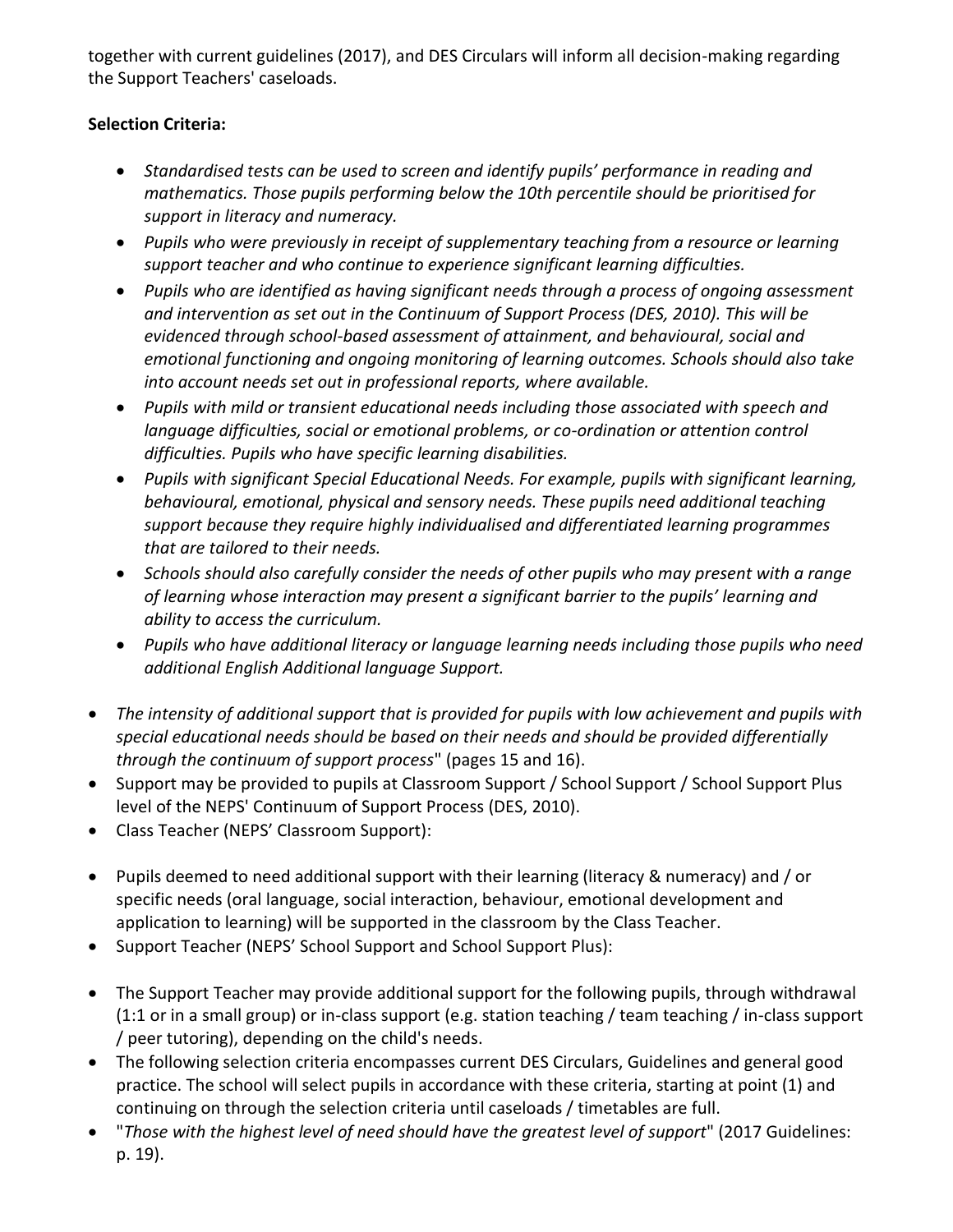- Pupils previously in receipt of "Resource hours" who continue to experience significant learning difficulties.
- Pupils previously in receipt of "Learning-Support" who continue to experience significant learning difficulties (scoring below the 12th%ile on standardised assessments).
- Pupils diagnosed as having "Low Incidence Learning Disabilities".
- Pupils diagnosed as having "High Incidence Learning Disabilities".
- Pupils who have English as an Additional Language (EAL) i.e. (a) pupils who arrive to our school without any English (b) pupils who have lived in Ireland less than two years, and whose English needs further support.
- Pupils scoring at/below the 10th percentile on standardised assessments in literacy.
- Pupils scoring at/below the 12th percentile on standardised assessments in literacy (to allow for a margin of error).
- Pupils scoring at/below the 10th percentile on standardised assessments in Mathematics.
- Pupils scoring at/below the 12th percentile on standardised assessments in Mathematics (to allow for a margin of error).
- Early intervention in literacy Infant class pupils who continue to experience difficulties in early literacy skills, despite interventions made by the Class Teacher at Classroom Support (Stage 1) level of the NEPS Continuum of Support. **The class teacher will have opened a Support Plan and recorded the interventions in it.**
- Early intervention in Mathematics Infant class pupils who continue to experience difficulties in early numeracy skills, despite interventions made by the Class Teacher at Classroom Support (Stage 1) level of the NEPS Continuum of Support. **The class teacher will have opened a Support Plan and recorded the interventions in it.**
- Pupils scoring at or below STEN 4 (30th percentile) on standardised assessments in literacy, who continue to experience difficulty, despite interventions made by the Class Teacher at Classroom Support (Stage 1) level of the NEPS Continuum of Support. **The class teacher will have opened a Support Plan and recorded the interventions in it.**
- Pupils scoring at or below STEN 4 (30th percentile) on standardised assessments in mathematics, who continue to experience difficulty, despite interventions made by the Class Teacher at Classroom Support (Stage 1) level of the NEPS Continuum of Support. **The class teacher will have opened a Support Plan and recorded the interventions in it.**
- Pupils experiencing serious difficulties with oral language / social interaction / behaviour / emotional development / application to learning, despite interventions made by the Class Teacher at Classroom Support (Stage 1) level of the NEPS Continuum of Support. **The class teacher will have opened a Support Plan and recorded the interventions in it.**
- Transition to Post-Primary School (Appendix 4).
- Gifted Pupils (those scoring above the 95th%ile in both English and Mathematics on Standardised Assessments and / or have been diagnosed by a NEPS Educational Psychologist as having a "superior IQ")**. I**nterventions will be made in the first instance by the Class Teacher at Classroom Support (Stage 1) level of the NEPS Continuum of Support. **The class teacher will have opened a Support Plan and recorded the interventions in it.**

## **Early Intervention Programmes**

Early intervention is a vital component of the learning-support provision in this school.

Close collaboration and consultation between the class teachers and the learning-support/resource teacher, will identify pupils who may be in need of early intervention. Teacher observation and professional opinion will be given due consideration and respect in the selection of pupils for early intervention programmes.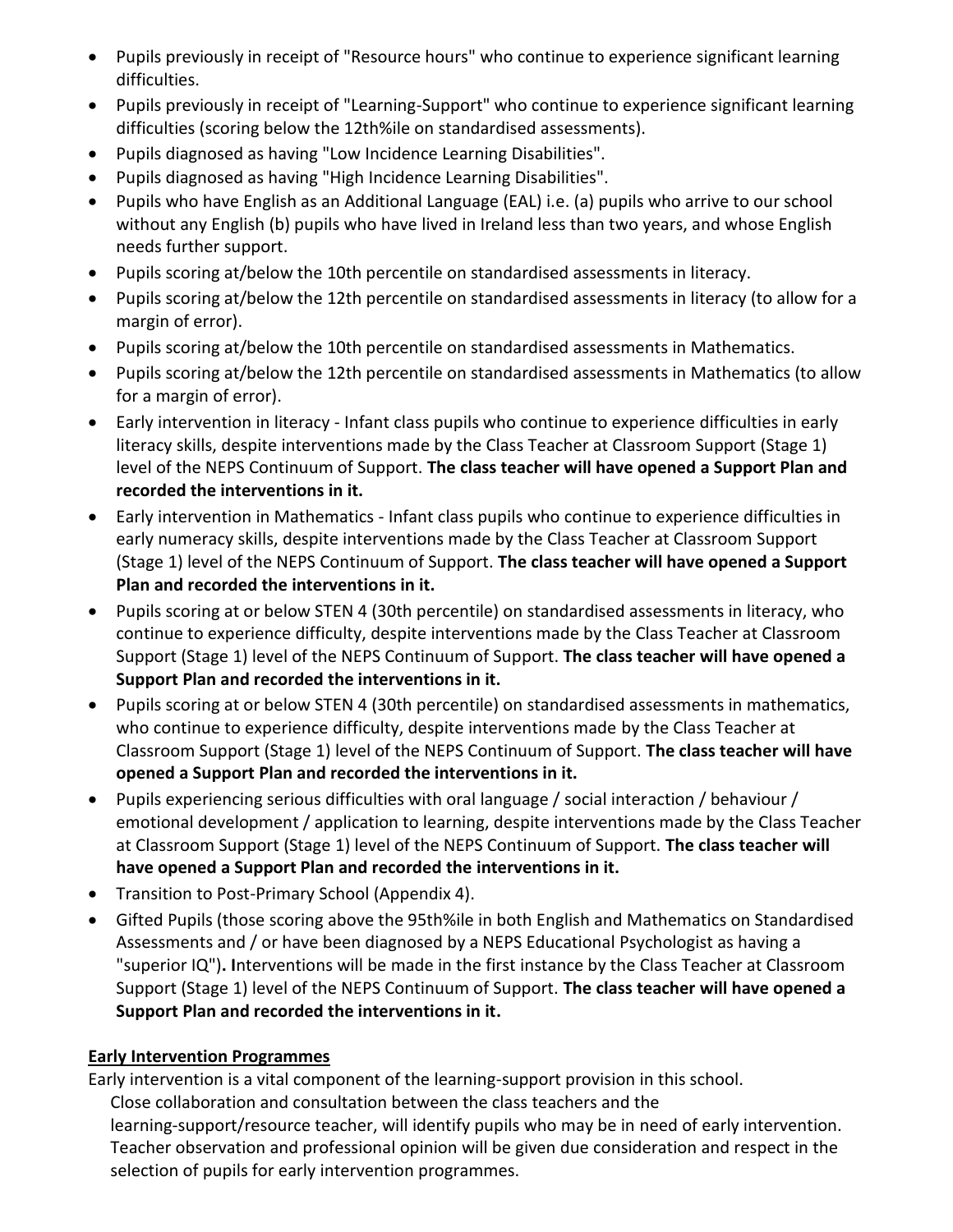Intensive early intervention programmes e.g. Forward Together Programme, Literacy Lift Off or maths Recovery in the early primary classes can be an effective response to meeting the needs of children with low achievement.

These programmes will:

- Be based on a shared expectation of success by everyone involved
- Involve small group teaching or one-to-one teaching where small group teaching has not been effective.
- Include a focus on oral language, laying the foundation for meaningful reading activities and further development of language and comprehension skills.
- Emphasise the development of phonemic awareness and a range of other word identification skills
- Engage the pupils in frequent supervised oral and silent reading of texts at appropriate levels of difficulty and monitor their comprehension
- Stress the interconnected nature of listening, speaking, reading and writing.
- Focus on language development in mathematics, and in the development of mathematical procedures and concepts.

#### **Record Keeping**

The Support teachers will maintain records of the outcomes of standardised referenced tests, diagnostic assessments and learning programmes and progress records for the children receiving learning support/resource hours.

#### **Screening, Assessment, Caseload, Selection, Permission and Review:**

#### **Initial Screening**

Class teachers will carry out the initial screening tests. Class teachers will also correct and record results of screening tests.

#### **Diagnostic Assessment**

The Principal teacher will discuss the school's recorded results with L.S./R. teachers and select pupils for possible learning support. In identifying pupils for diagnostic assessment and supplementary teaching priority will be given to pupils who are performing at or below the  $10^{th}$ percentile in English and / or Maths. Prior to receiving supplementary teaching L.S./R. will carry out further screening and /or diagnostic assessment where it is deemed necessary. *Judgement of Class Teacher is an important criteria in the selection of pupils for diagnostic assessment*.

#### **Parental Permission**

Written parental permission is required for children undertaking individual diagnostic assessment and to attend learning support.

## **Liasing with Parents**

Once a child has come to the attention of the school because of low achievement on the basis of a low score on an appropriate screening measure and consultation between class teacher, LS/R teacher and principal the pupil's parents will be made aware of the school's concerns in relation to the child's progress.

The school's procedures for diagnostic assessment by the learning support teacher will be outlined and the parents approval to proceed with the assessment will be sought.

If supplementary teaching is being offered approval will be sought from the pupil's parents.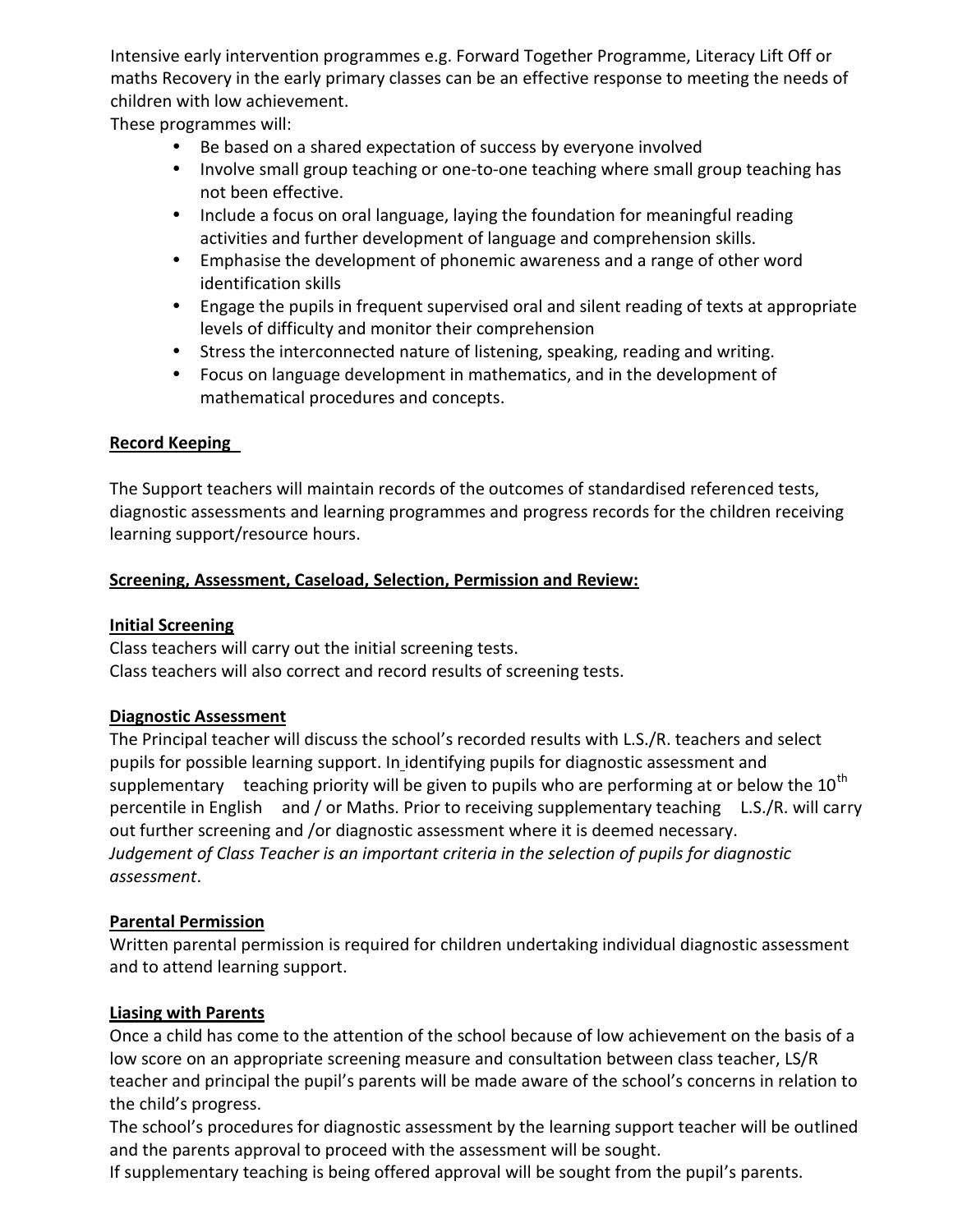#### **Children with diagnosed Special Needs**

In consultation with the class teacher supplementary teaching in the areas of English and / or Maths are incorporated into the resource hours provided. These children do not normally receive extra supplementary teaching time.

#### **Programme Planning and Implementation**

- Learning targets are set within a specific time frame (usually between 13 20 full school weeks.) then reviewed and targets are adjusted or reset.
- Children receive as many support lessons as is possible.
- Small group or individual supplementary teaching is provided as is deemed suitable to achieve learning targets.

#### **Continuing /discontinuing supplementary teaching**

The progress of each pupil who is in receipt of supplementary teaching will be evaluated/reviewed at the end of each instructional term or at the end of the school year, as appropriate. Following consultation with the pupil's class teacher and principal a decision will be taken about the level of support that will be provided by the L.S./R. teacher. Depending on the pupil's needs this may range from infrequent monitoring and assessment or support to more frequent and intensive supplementary teaching.

### **Referral to Out of School Agencies**

An important part of the Principal teacher's role is the co-ordination of learning support and special needs services. The Principal plays an important role in liaising with such agencies such as psychological services to arrange assessment and special provision for pupils with special needs. The principal also advises parents on procedures for availing of special need services.

#### **Monitoring and Reviewing of Policy.**

- Monitoring of the Learning-Support Policy is an ongoing and developmental process.
- A review of the elements of the school plan on learning support/resource shall take place as necessary.

#### **Selection Criteria:**

The following selection criteria encompass all current guidelines and general good practice. Children are selected in accordance with these criteria, stopping at 1 if caseloads are full, but continuing on to point 2 caseloads permitting, and so on through the selection criteria.

(1) Pupils diagnosed as having low incidence learning disabilities.

(2) Pupils diagnosed as having high incidence learning disabilities.

(3) Pupils scoring at / below the  $10^{th}$  percentile on standardised assessments in literacy.

(4) Pupils scoring at / below the  $12<sup>th</sup>$  percentile on standardised assessments in literacy (to allow for a margin of error.)

(5) Early intervention in literacy (Infants -  $2^{nd}$  class pupils who continue to experience difficulty, despite Stage 1 intervention by the class teacher.)

(6) Early intervention in Maths (Infants -  $2^{nd}$  class pupils who continue to experience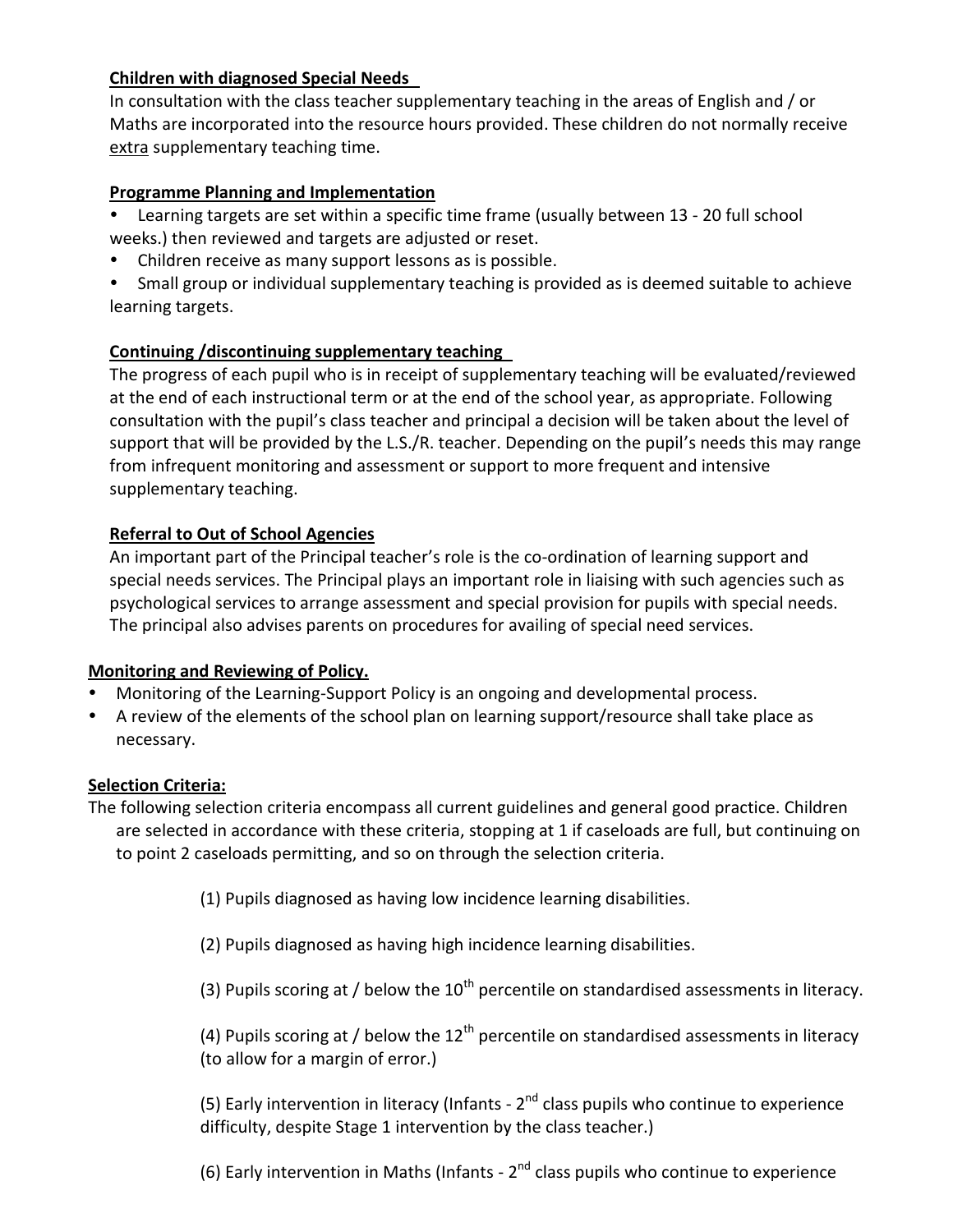difficulty, despite Stage One intervention by the class teacher.)

(7) Pupils scoring at/below the  $10^{th}$  percentile on standardised assessments in maths.

(8)Pupils scoring at/below the  $12<sup>th</sup>$  percentile on standardised assessments in maths (to allow for a margin of error)

(9) Early intervention in maths. (Infants -  $2^{nd}$  class pupils who continue to experience difficulty, despite Stage 1 intervention by the class teacher.)

(10) Pupils scoring above the  $12<sup>th</sup>$  percentile on standardised assessments in literacy, who continue to experience difficulty, despite Stage One intervention by the class teacher, under the Staged Approach)

(11) Pupils scoring above the 12<sup>th</sup> percentile on standardised assessments in maths, who continue to experience difficulty, despite Stage One intervention by the class teacher, under the Staged Approach).

## **Deploying Resources :**

The steps from Circular 02/05:

Identification of pupils in need of support.

 The list will be examined in consultation with Circular 02/05, and each child will be allocated support, as appropriate, under the terms of the Staged Approach.

A list of members of the L.S./R.T. will be compiled.

 A member of staff will be allocated to support the learning of each pupil identified, taking into account: the Staged Approach; the needs of the pupils; the expertise and experience of the teacher; and practical considerations.

L.S./R. teachers will actively monitor the progress of their pupils.

## **Meeting with parents.**

Learning Support teacher will discuss child's progress at parent teacher meetings.

## **Monitoring Progress.**

Monitoring the academic progress of the pupils in this school will be accomplished by:

- Ongoing structured observation and assessment of the language, literacy and numeracy skills of the pupils in the infant classes to facilitate early identification of possible learning difficulties by the class teacher.
- Formal and informal testing and observation of work by the class teacher.
- Implementing the school policies on screening and the selection of pupils for supplementary teaching in English and / or in Mathematics by administering and scoring appropriate measures:
	- 1 For Senior Infant pupils: MIST each year in February .
	- 2 For  $1<sup>st</sup>$  to  $6<sup>th</sup>$  Class pupils: Drumcondra Early Literacy and Numeracy Test at beginning of 1<sup>st</sup> Class and Drumcondra Reading, Spelling and Maths Test in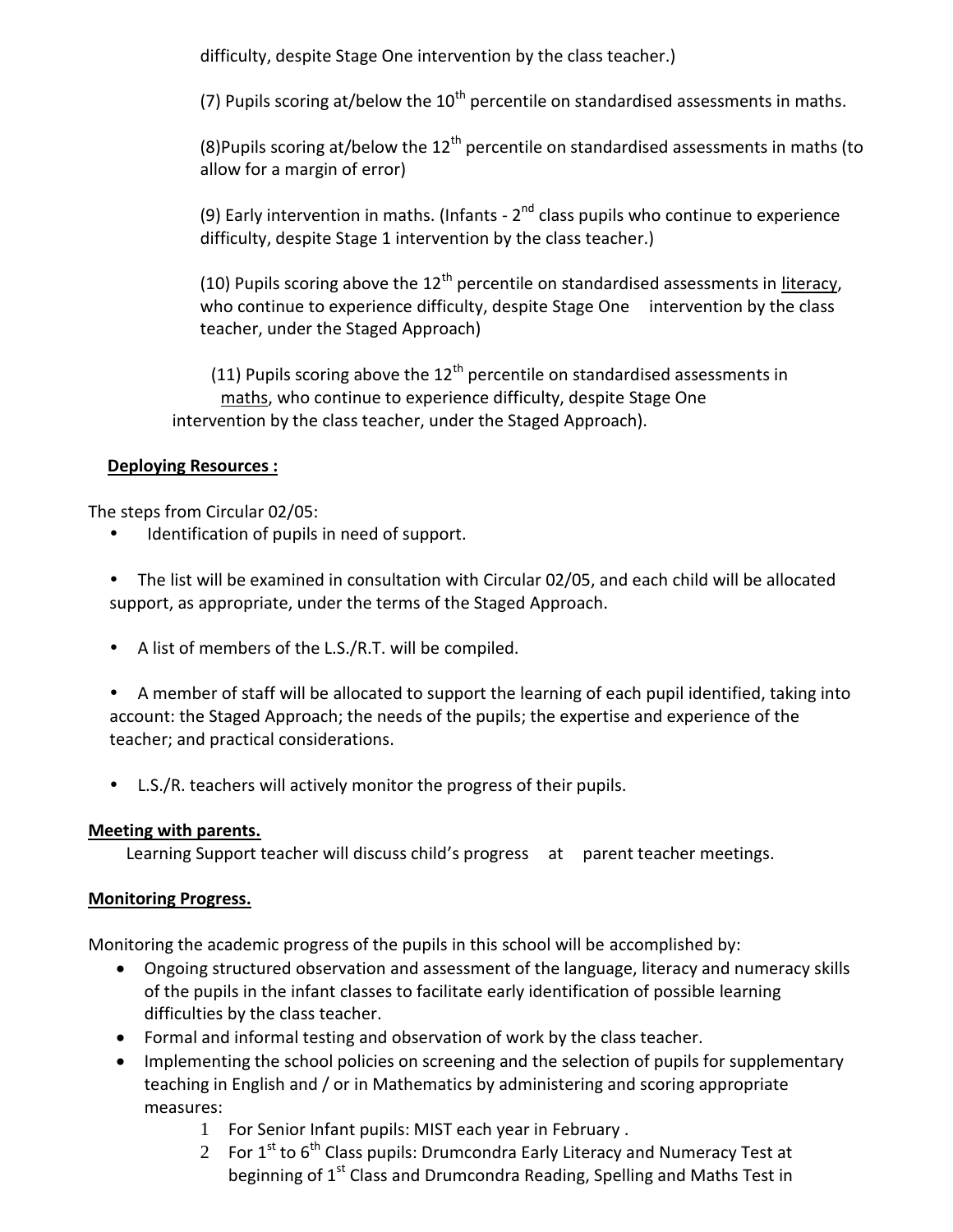May/June each year.

- Standardised and diagnostic testing by the learning-support teacher.
- Record keeping (Children have a file where records, test results and assessments are kept in a secure filing cabinet).
- Non-academic progress of pupils in this school will be reviewed informally, for example under the headings of improvements in the pupil's self esteem; school attendance; attitude to learning; attitude to school and general behaviour.

The reviewed policy was ratified by the B.O.M. in September 2018.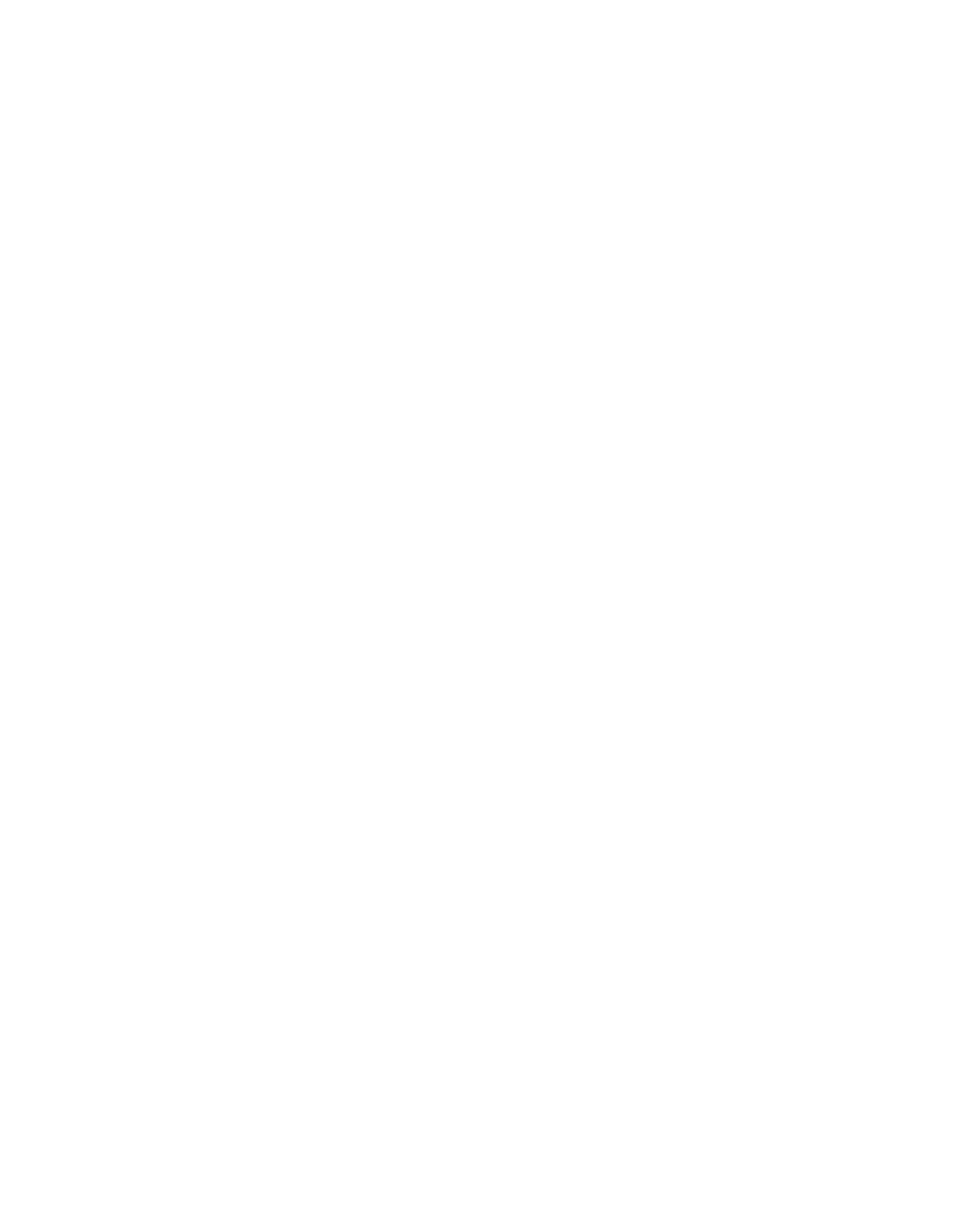### Appendix 1

#### **Differentiation**

"Differentiation is the process whereby teachers match the need for progress through the curriculum by the selection of appropriate teaching methods for individual children within a group situation" (Visser 1990)

#### **Differentiation is about**

- **Matching ability and levels of attainment with tasks.**
- **Making tasks achievable** for all pupils so they can demonstrate what thy know, understand and do.
- **Varying** content, activities, methodologies and resources.
- **Motivating pupils** by giving them **attainable tasks** that help them **feel success.**

#### **Rationale:**

- **All children learn differently.** They have different learning rates and learning styles. All teachers know that there is a range of abilities in any class.
- Differentiation is about matching strategies and approaches and expectations to a range of abilities and learning styles in a mainstream classroom.
- Different teaching methods and approaches work with different children.
- **Differentiation encompasses the concept different but equal.**
- Differentiation is synonymous with good teaching and students can often display hidden strengths when children are given the opportunity to respond in different modes of response.

## **Types of Differentiation**

- Grouping
- Input
- Output/outcome.

## **Why differentiate?**

#### Good teaching:

- Promotes good behaviour
- Is motivating
- Is self esteem enhancing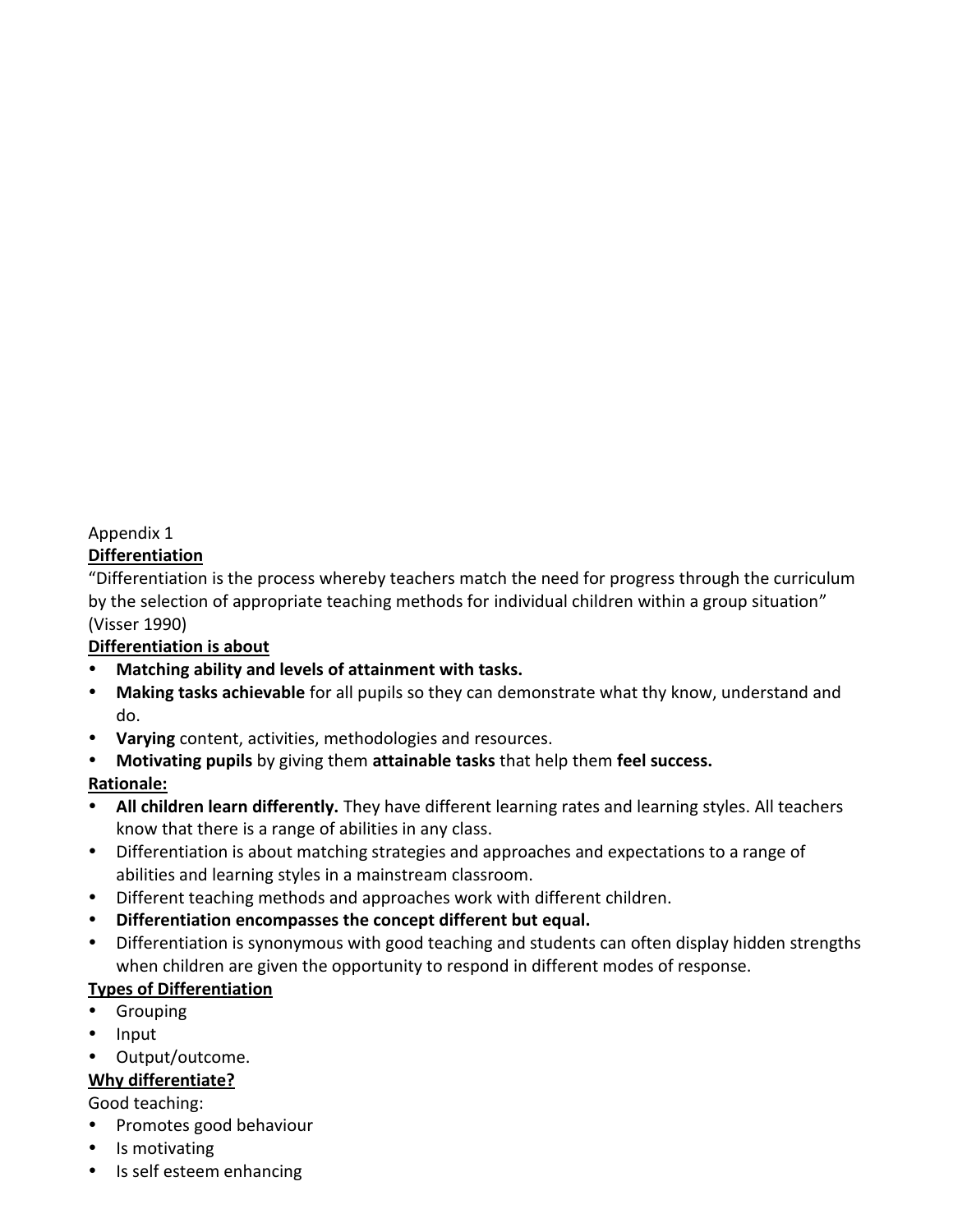• Is inclusive

## **Challenges**

- Class management
- (appendix 1 contd.)
- Planning time
- Teaching methods.

## **Planning for Differentiation** (appendix 1 contd.)

- Whole class teaching
- Mixed ability group(good for opended or creative tasks)
- Triads
- Pair work/small group work/ individual work.
- Peer tutoring/buddy system.

## **Input**

## Instructions:

- Presentation methods: written, spoken word,demonstration,audio,video.
- Provide clear instructions, illustrations or diagrams.
- Modelling and demonstrating by teacher or peers. Breaking the instructions down into simple steps/visual cues/using pictures.
- Using different coloured chalk or pens.
- Underlining key words/highlight critical features.
- Asking children to repeat back instructions or to give instructions to their peers.

## **Tasks**

- Modify a task so that it can be presented at higher or lower levels of difficulty.
- Pupils can work on the same topic with different materials to vary the level of difficulty.
- Provide materials to scaffold learning visual cues, framework, preview/predict.
- Pupils can also work on different parts of a task/co-operative groups.
- Personal interests:draw on personal interests/knowledge of students.

## Presentation, resources and materials:

- Adapting worksheets- large font. Clear layout, highlight key words or tasks.
- Written, spoken, doing/making, audio, video presentation.
- Concrete practical materials versus formal/abstract, oral lessons and (Appendix 1 contd.)

visual cues.

Using a variety of resources and linking these with outside experiences (guest speakers, field trips)

# **Output/outcome** (Appendix 1 contd.)

- Listening and looking at pictures.
- Represent the story by drawing, storyboard, story map.
- Cloze procedure/quiz.
- Sequencing/rearranging sentences.
- Verbal response.
- Word-web/topic webs.
- Sentence completion.
- Writing frames.
- Record response on tape.
- Think pair share.